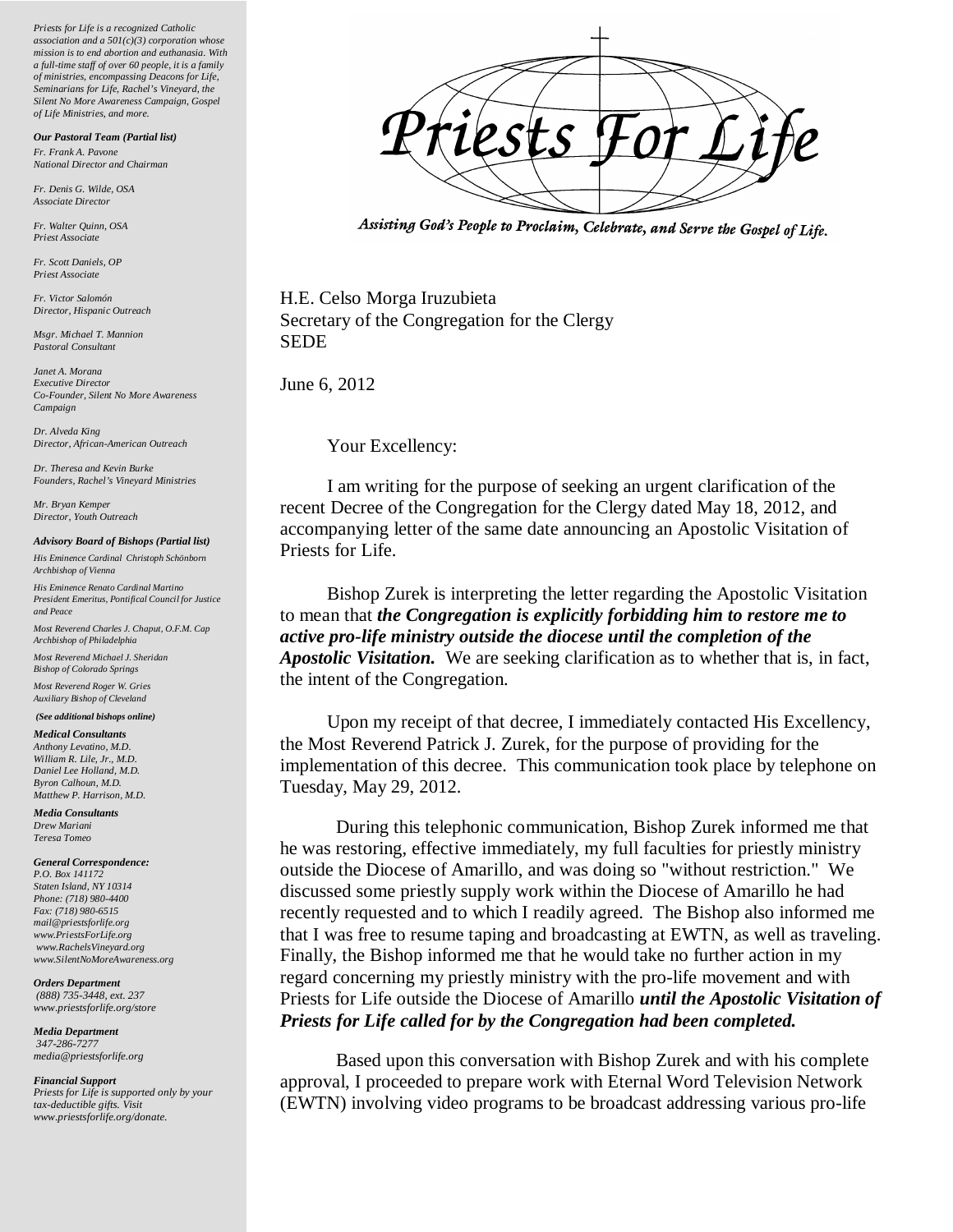issues. However, in order to confirm that this was, in fact, Bishop Zurek's specific intentions in my regard and because of the expenses involved in undertaking this scheduled videotaping, EWTN did contact Bishop Zurek directly on May 29, 2012. The Bishop specifically informed EWTN that I had his complete approval to resume without restriction taping and broadcasting on EWTN. Accordingly, I did so.

 However, he did indicate to me the importance of preparing a written communication that would address the decisions that he was making in my regard. In response to an email which I sent to the Bishop on May 28 (cf. enclosed email), I received a written communication from the Bishop dated May 29, 2012 in which he responded to some but not all of the concerns I had communicated. Most notably in this letter Bishop Zurek stated:

## **Since Cardinal Mauro Piacenza had decided "to conduct an Apostolic Visitation" of the Priests for Life and since I was instructed most firmly by the Archbishop Celso Morga Iruzubieta, Secretary for the Congregation for the Clergy, to delay my decision concerning your pro-life ministry until the completion of the visitation, I am obliged to wait.**

Accordingly, in consideration of the Bishop's permission communicated to myself and to EWTN, and in view of the need for me to understand the meaning of the above statement, as well as for the purpose also of addressing the preparation of a written communication and public statement, the Bishop and I therefore scheduled a meeting for June 5, 2012. However, upon my arrival at this meeting, Bishop Zurek made clear to me that his understanding of the Congregation's instruction *had changed*—and that I could do *no work* with or for Priests for Life outside the Diocese of Amarillo. He also stated that while I do enjoy priestly faculties in the Diocese of Amarillo and am under no penalty nor accusation, I was not permitted to exercise any priestly ministry outside of the Diocese -- He said I should do no talks or interviews or public masses (even concelebration). He indicated that *until the completion of the Apostolic Visitation*, *he could not restore me to active ministry outside the diocese*.

This reversal of Bishop Zurek's previous decision came to me, not only as completely unexpected, but was at obvious variance with his verbal statements to EWTN on May 29. As a result of this reversal on his part, EWTN will experience serious financial consequences due to expense of taping programs it may well not be able to air. Additionally, Priests for Life has also initiated projects and made commitments based upon Bishop Zurek's initial decision which now must be curtailed and/or cancelled with negative financial consequences due to this unexpected reversal on his part.

 It is the purpose of this letter to urgently seek a clarification of the conditions contained in the Decree that was issued on May 18, 2012.

 Our understanding is that while the Bishop has the authority to either permit me to continue my ministry with Priests for Life or to withdraw that permission, this authority is in no way affected by the Apostolic Visitation—which remains beyond the scope of the recourse. Bishop Zurek, on the other hand, seems to be interpreting the decision to mean that *the Congregation is explicitly forbidding him to restore me to active pro-life ministry outside the diocese until the completion of the Apostolic Visitation.* It is for this reason that I am now seeking a clarification